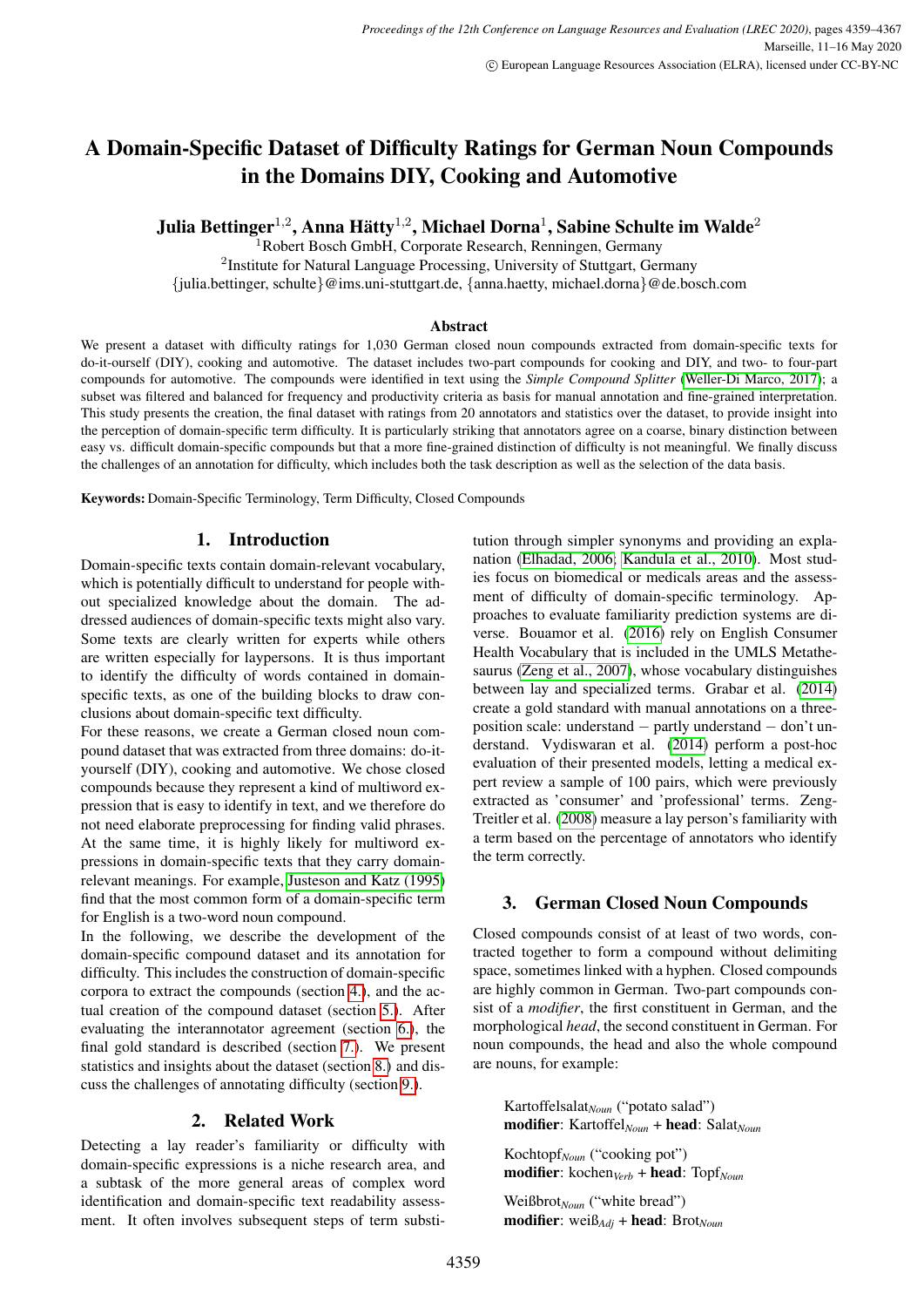# <span id="page-1-0"></span>4. Creation of Domain-Specific Background Corpora

Three domains are selected to collect corpus data for compound extraction: DIY, cooking and automotive. We select the cooking domain because a large amount of text data are available: recipes, ingredient and technique descriptions, and more, crawled from <kochwiki.org>, <wikihow.de>, <wikibooks.de> and related Wikipedia articles. For DIY we had a corpus already available, containing online texts mostly crawled from the BOSCH empowered homepages <bosch-do-it.de> and <1-2-do.com>. The corpus consists of user-generated content as well as expert texts (e.g. tool manuals, books on handicraft), and we further add material from <wikihow.de>. Finally, we choose the automotive domain because it contains particularly many technical terms. Texts are again crawled from Wikipedia and <wikihow.de>, and further we take the contents of an automotive handbook. For all domains, Wikipedia is crawled recursively by categories. The Wikipedia categories are manually filtered for categories which are contentwise too far away, as a further data cleaning step to maintain the topical focus of the corpora. Finally, all corpora are reduced to the size of the smallest corpus, which results in equally-sized corpora of 5.6 million tokens. The texts are tokenized, lemmatized and tagged with spa $Cy<sup>1</sup>$  $Cy<sup>1</sup>$  $Cy<sup>1</sup>$ ; we applied lemma correction.

# 5. Creation of Compound Dataset

## <span id="page-1-1"></span>5.1. Extracting Compounds from Domain Corpora

All compounds in the texts that were POS-tagged as nouns are identified and extracted by the *Simple Compound Splitter* (SCS, [Weller-Di Marco \(2017\)](#page-8-0)). We chose the SCS over other compound splitters because of its capabilities that were especially suited for our task: All components in the compounds get lemmatized and POS-tagged, and the splitter is capable of doing both binary and multiple splits. The SCS splitter was directly trained on the domainspecific corpora. The number of extracted compounds per domain is given in table [1.](#page-1-3) We mainly focus on two-part compounds, but due to the high number of longer compounds in the automotive domain (and expecting these to be highly technical), we also extract three-part and four-part compounds for that domain. However, in later processing steps, we will treat them as two-part compounds and only split them at the main split point.

| domain     | components | frequency |
|------------|------------|-----------|
| cooking    |            | 42,484    |
| DIY        |            | 45,724    |
| automotive |            | 81,323    |
|            | 3          | 73,675    |
|            |            | 5,681     |

<span id="page-1-3"></span>Table 1: Compounds extracted by the SCS splitter.

Table [1](#page-1-3) shows that more two-part compounds are extracted for the automotive domain than for DIY and cooking. This is in line with our observation that automotive is the most technical domain, and with Clouet and Daille [\(2014\)](#page-8-9), that "*[compounding] is particularly productive in specialized domains because of the necessity to denote the domain concepts in a very concise and precise way*" (p. 11).

## 5.2. Balancing and Filtering

Since the set of retrieved compounds is too large to be annotated completely, we select a balanced subset. We consider the following compound characteristics as relevant for our task:

- frequency of compound and components: How often do they occur in the respective domain-specific corpus as an independent unit (i.e. the components are not embedded within other words)?
- **productivity** of the modifier and head: In how many compound types does a certain modifier/head occur as a modifier/head?

Concretely, we then choose the following four criteria for balancing:

- frequency of the compound
- productivity of the head
- productivity of the modifier
- frequency of the head

Before balancing, we exclude all terms with a frequency smaller than three, because the annotators would be given three sentences for each term. This results in a pool of 12,400 cooking compounds, 16,935 DIY compounds and 20,468 automotive compounds. The set is balanced by dividing it into tertiles, i.e. dividing the set into groups of *low*, *mid* and *high* frequency and productivity, resulting in a total of  $3^4 = 81$  classes. Then compounds are randomly selected from each class, and two annotators checked if the compounds are valid and split correctly. We further randomly inject a small amount of compounds which we find difficult, to counteract against the presumed imbalancedness of the dataset in favour of easy compounds. The final numbers of selected compounds for the gold standard are given in table [2.](#page-1-4)

| domain     | components | frequency |
|------------|------------|-----------|
| cooking    |            | 243       |
| <b>DIY</b> |            | 243       |
| automotive | 2          | 243       |
|            | 3          | 162       |
|            |            | 139       |
| total      |            | 1,030     |

<span id="page-1-4"></span>Table 2: Final gold standard set of compounds.

<span id="page-1-2"></span><sup>1</sup><https://spacy.io/>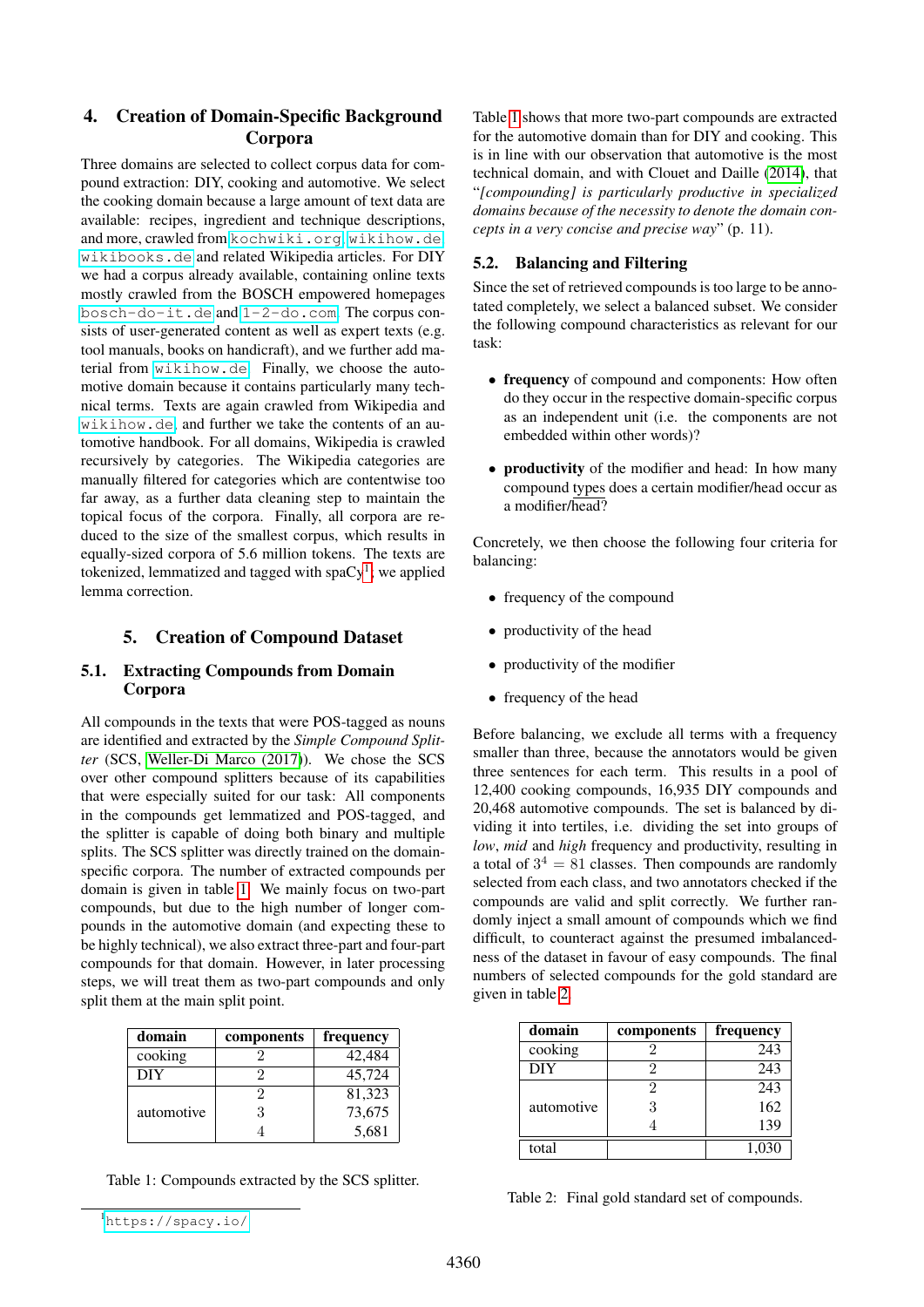## 5.3. Annotation

The final dataset is rated by 26 annotators in total. The annotators are shown the highlighted compound accompanied by three domain-specific sentences. Based on the example sentences, they are asked to rate the compound type on the following Likert-like scale (Likert,  $1932$  $1932$ )<sup>2</sup>:

- 1: The term does not require any specialized knowledge in order to be understood.
- 2: The term requires little specialized knowledge in order to be understood.
- 3: The term requires specialized knowledge. Parts of its meaning can be inferred from context.
- 4: The term requires specialized knowledge. Its meaning cannot be inferred from its context.

## 6. Evaluation

#### <span id="page-2-0"></span>6.1. Interannotator Agreement Measures

To evaluate our annotation we calculate three agreement measures: Fleiss'  $\kappa$  [\(Fleiss, 1971\)](#page-8-11), the Jaccard index [\(Jac](#page-8-12)[card, 1902\)](#page-8-12) and Spearman's  $\rho$  [\(Siegel and Castellan, 1988\)](#page-8-13). Fleiss'  $\kappa$  is an extension of Cohen's  $\kappa$  [\(Cohen, 1960\)](#page-8-14) for more than two annotators. The Jaccard index is calculated pairwise for all combinations of annotators. However, both these measures do not take the ranks into account. This means that they do not differentiate between a disagreement of 1 vs. 2 and 1 vs. 4. However, for our purpose this should be considered which is why we also calculate Spearman's  $\rho$  pairwise for all combinations of annotators. All measures are calculated over all domains, and in addition for each domain individually.

#### 6.2. Selecting n-best Annotations

We decided to exclude one annotator in advance, because the annotator misunderstood the task and assigned a value to each sentence rather than to each compound type. The pairwise Spearman's  $\rho$  correlations for the remaining 25 annotators over all three domains are visualized in Figure [1.](#page-2-3)

We carry out the scaling down of annotators as follows:

- 1. Calculate the average over the pairwise  $\rho$  scores of each annotator with all other annotators.
	- Over all domains.
	- For each domain individually.

This gives us four values per annotator.

- 2. Exclude annotators which have the least average agreement in the majority of the four cases.
	- If two annotators have lowest agreement in exactly half of four cases, we exclude both of them.
	- If for each of the four cases a different annotator has the lowest average agreement, we exclude the annotator with the largest difference to the second least agreeing annotator for any of the cases.

With this procedure the overall Spearman's  $\rho$  correlations develop as shown in table [3.](#page-2-4)



<span id="page-2-3"></span>Figure 1: Pairwise Spearman's  $\rho$  correlations for 25 annotators over all domains.

| #Anno. | Cooking | DIY    | Auto.  | All    |
|--------|---------|--------|--------|--------|
| 25     | 0.5035  | 0.5093 | 0.5716 | 0.5449 |
| 24     | 0.5336  | 0.5463 | 0.5878 | 0.5714 |
| 23     | 0.5508  | 0.5569 | 0.5945 | 0.5824 |
| 21     | 0.5723  | 0.5882 | 0.6131 | 0.6029 |
| 20     | 0.5850  | 0.6067 | 0.6230 | 0.6144 |
| 19     | 0.5896  | 0.6219 | 0.6266 | 0.6200 |
| 18     | 0.6010  | 0.6322 | 0.6303 | 0.6259 |

<span id="page-2-4"></span>Table 3: Average  $\rho$  scores for subsets of annotators.

In parallel, we calculate Fleiss'  $\kappa$  and the Jaccard index for the same subsets. These values can be seen in tables [4](#page-2-5) and [5.](#page-3-1) Our motivation was to find the optimal compromise between a reasonable agreement (which of course increases with less annotators) and still keeping a sufficient number of annotators. The increase of our measures declines when going below 20 annotators. Therefore, we decide to continue working with this subset, which also ensures that a large amount of difficult terms is included: table [6](#page-3-2) shows the number of terms judged higher than 2.5 on average, as relying on the upper median. The subset of 20 annotators seems to accommodate our imbalance of simple and difficult terms.

<span id="page-2-1"></span>

| #Anno. | Cooking | DIY    | Auto.  | All    |
|--------|---------|--------|--------|--------|
| 25     | 0.5006  | 0.4710 | 0.4348 | 0.4589 |
| 24     | 0.5214  | 0.4854 | 0.4393 | 0.4695 |
| 23     | 0.5325  | 0.4937 | 0.4420 | 0.4756 |
| 21     | 0.5412  | 0.5067 | 0.4514 | 0.4856 |
| 20     | 0.5446  | 0.5110 | 0.4553 | 0.4895 |
| 19     | 0.5439  | 0.5146 | 0.4539 | 0.4895 |
| 18     | 0.5517  | 0.5212 | 0.4572 | 0.4946 |

<span id="page-2-5"></span>Table 4: Average Jaccard for subsets of annotators.

<span id="page-2-2"></span> $2$ The original instructions were given in German.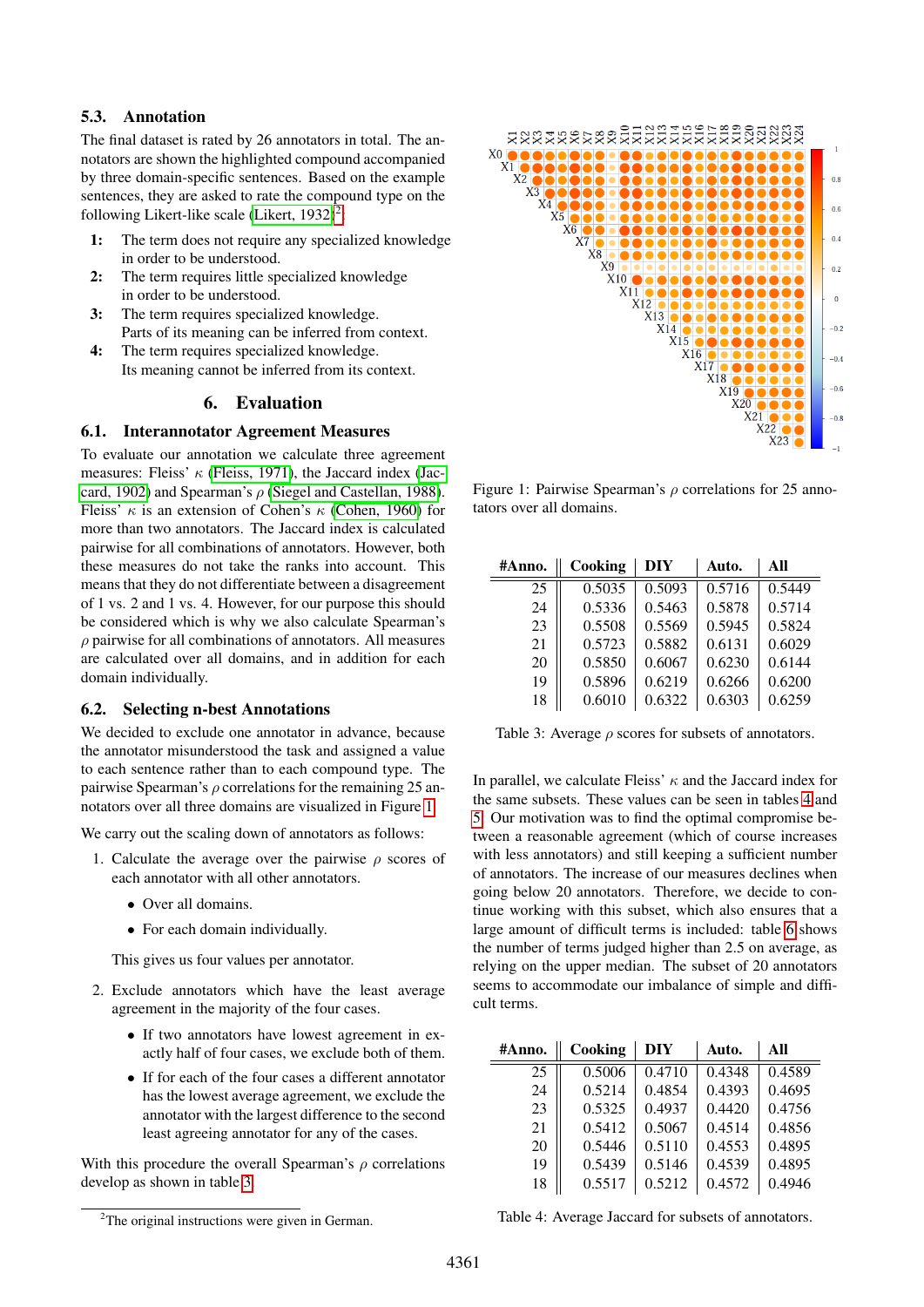| #. |        | DIY<br>Cooking<br><b>Automotive</b> |        |        |        |        | All    |        |        |        |        |        |
|----|--------|-------------------------------------|--------|--------|--------|--------|--------|--------|--------|--------|--------|--------|
|    |        |                                     |        | 4      |        | ↑      | 4      |        |        | 4      |        |        |
| 25 | 0.2411 | 0.2889                              | 0.3566 | 0.2397 | 0.3081 | 0.3396 | 0.2296 | 0.2765 | 0.3978 | 0.2408 | 0.2932 | 0.3890 |
| 24 | 0.2620 | 0.3160                              | 0.3928 | 0.2606 | 0.3338 | 0.3589 | 0.2359 | 0.2852 | 0.4065 | 0.2544 | 0.3109 | 0.4066 |
| 23 | 0.2744 | 0.3284                              | 0.4097 | 0.2707 | 0.3466 | 0.3616 | 0.2399 | 0.2908 | 0.4064 | 0.2621 | 0.3200 | 0.4113 |
| 21 | 0.2968 | 0.3509                              | 0.4370 | 0.2940 | 0.3757 | 0.3871 | 0.2557 | 0.3092 | 0.4328 | 0.2810 | 0.3417 | 0.4371 |
| 20 | 0.3119 | 0.3688                              | 0.4544 | 0.3054 | 0.3903 | 0.4043 | 0.2635 | 0.3185 | 0.4428 | 0.2910 | 0.3538 | 0.4498 |
| 19 | 0.3121 | 0.3642                              | 0.4679 | 0.3124 | 0.3926 | 0.4343 | 0.2614 | 0.3136 | 0.4495 | 0.2915 | 0.3507 | 0.4627 |
| 18 | 0.3204 | 0.3751                              | 0.4752 | 0.3191 | 0.4013 | 0.4426 | 0.2643 | 0.3172 | 0.4512 | 0.2962 | 0.3569 | 0.4667 |

<span id="page-3-1"></span>Table 5: Average  $\kappa$  for different subsets of annotators with respect to the number of rating categories, i.e., across all 4 categories on our scale of difficulty and also for 3 classes (categories 1 vs. 2+3 vs. 4) and for 2 classes (1+2 vs. 3+4).

| #Anno. | Cooking | DIY | Auto. | All |
|--------|---------|-----|-------|-----|
| 25     | 44      | 66  | 225   | 335 |
| 24     | 46      | 70  | 235   | 351 |
| 23     | 45      | 66  | 230   | 341 |
| 21     | 47      | 73  | 232   | 352 |
| 20     | 49      | 80  | 243   | 372 |
| 19     | 49      | 78  | 231   | 358 |
| 18     | 52      | 79  | 236   | 367 |

<span id="page-3-2"></span>Table 6: Number of words with median rating  $\geq 2.5$ .

## 7. Final Dataset

## 7.1. Selected Annotations

Table [7](#page-3-3) shows the Fleiss'  $\kappa$  and the Spearman's  $\rho$  correlations for the 20 annotations where annotators agreed most. We can see that the results are rather low for Fleiss'  $\kappa$ ; but Spearman's  $\rho$  –which measures the rankings rather than the actual values– is sufficiently high, with an overall correlation of 0.614.

| domain     | <b>Spearman's</b> $\rho$ | Fleiss' $\kappa$ |
|------------|--------------------------|------------------|
| Cooking    | 0.585                    | 0.312            |
| <b>DIY</b> | 0.607                    | 0.305            |
| Automotive | 0.623                    | 0.264            |
| total      | 0.614                    | 0.291            |

<span id="page-3-3"></span>Table 7: Inter-annotator agreement for 20 annotators.

## 7.2. Mapping of Annotations to GS Classes

There are a number of options regarding which values actually constitute the gold annotation scores and classes for each term. We decide for five different gold standards as based on the annotation of our 20 raters, to enable various perspectives for interpretation.

(i) Majority voting: 4 classes.

- The GS class is the class which was chosen by the majority of the annotators (1, 2, 3 or 4).
- If two classes were chosen equally often, we take the higher class value.
- (ii) Median: 4 classes.
	- The GS class is the upper median, i.e., if the median value is .5 it is rounded up. Table [8](#page-3-4) shows how often rounding up was performed.
- (iii) **Majority**: 2 classes (binary:  $1$  vs.  $2+3+4$ ).
	- Terms with the majority for class 1 are in one class, the rest  $(2, 3, 4)$  is in the other class.
- (iv) **Median**: 2 classes (binary:  $1+2$  vs.  $3+4$ ).
	- Terms with median  $\lt 2$  are in one class, terms with median  $\geq 2.5$  are in the other class.
- (v) Mean: Mean value of all ratings.

|                   | $1.5 \rightarrow 2$   $2.5 \rightarrow 3$   $3.5 \rightarrow 4$ |  |
|-------------------|-----------------------------------------------------------------|--|
| Cooking           |                                                                 |  |
| DIY               |                                                                 |  |
| <b>Automotive</b> |                                                                 |  |

<span id="page-3-4"></span>Table 8: Number of median gold values rounded up.

#### 8. Dataset Statistics

<span id="page-3-0"></span>Table [9](#page-3-5) shows the distribution of the ratings of the selected 20 annotators. We can see that 36.8% of the ratings are of class 1, and only 13.5% are of class 4; this reflects our intuition that the difficulty of a term is imbalanced across classes.

|   | Class    Cooking   DIY |       | Auto. | All             |
|---|------------------------|-------|-------|-----------------|
|   | 2.274                  | 1.925 | 3.381 | 7,580 (36.8%)   |
| 2 | 1.427                  | 1,448 | 3,014 | 5,889 (28.6%)   |
| 3 | 811                    | 945   | 2.598 | $4,354(21.1\%)$ |
|   | 348                    | 542   | 1.887 | 2,777 (13.5%)   |

<span id="page-3-5"></span>Table 9: Number of ratings per class, with the total number of ratings  $= 20,600$ .

In Figure [2](#page-4-0) all terms are sorted by their mean rating over all 20 annotators. The graph also visualizes the standard deviation of the values showing that only terms in class 1 have been rated with total agreement. With an increasing mean difficulty value we also have an increase of the standard deviation; this reflects the uncertainty of people when rating terms which are not obviously simple. With respect to terms with a very high mean difficulty value, raters again agree slightly more, as shown by a slight decrease of the standard deviation.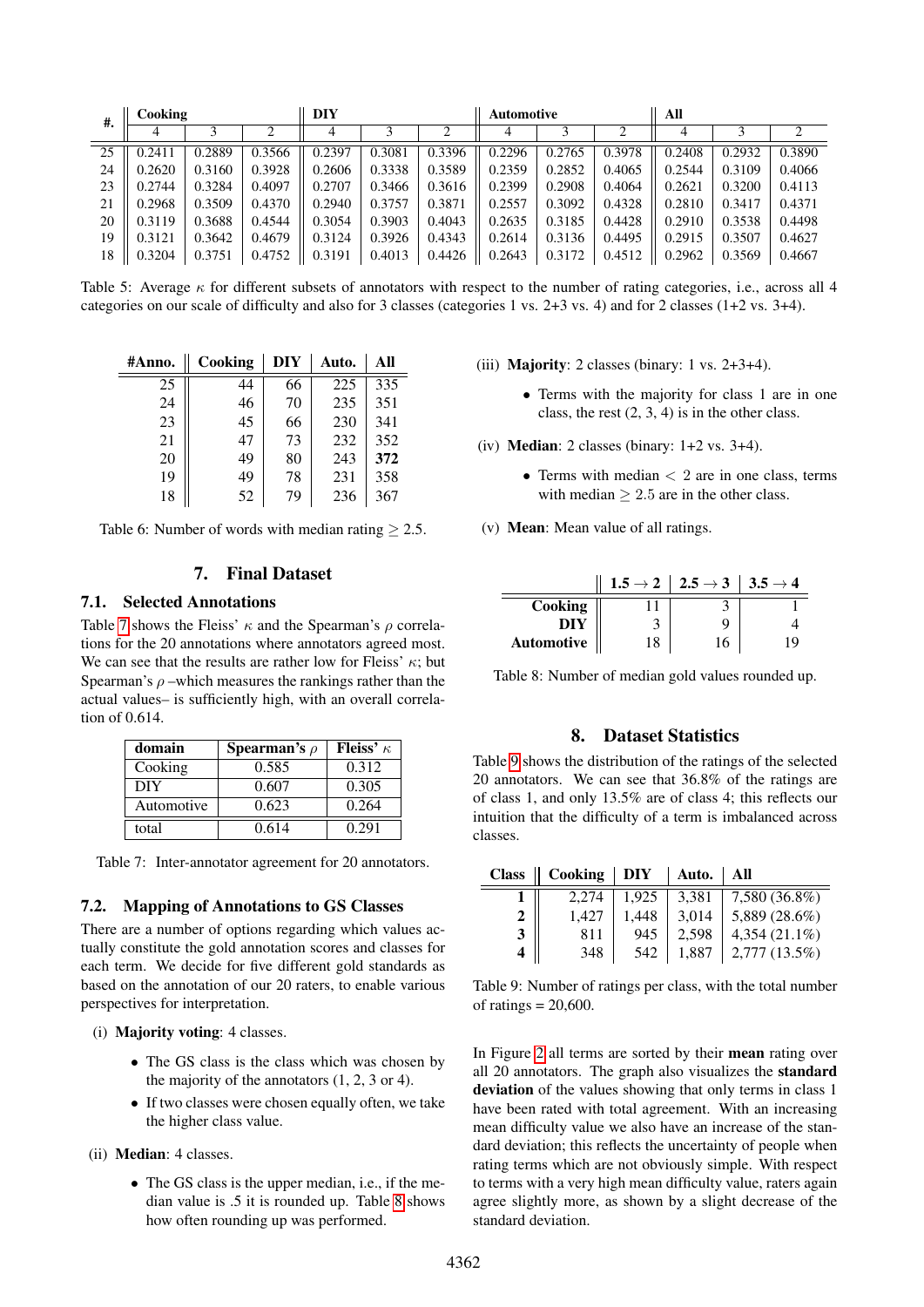

<span id="page-4-0"></span>Figure 2: Mean ratings of all words in ascending order; includes standard deviation.



<span id="page-4-1"></span>Figure 3: Number of ratings underlying the majority 4-class assignment.

When considering our majority gold values, we are interested in the strength of the agreement on the majority class of a term. Figure [3](#page-4-1) shows the number of terms with respect to the number of ratings actually representing the majority class. For 53 terms there is a complete agreement across all 20 annotators on the rating of class 1 (see left-most bar). 19 annotators (second bar from the left) agreed on the rating of class 1 for 43 terms and on the rating of class 4 for one term. Overall, we can see that the terms where 14–20 annotators agreed on the class value were mostly from class 1 (blue parts of the bars). For classes 2–4 there is less agreement on the exact class of a term; for example, for most terms with ratings of class 2 (orange parts of the bars) we only found agreement across 7–13 annotators.

Figure [4](#page-4-2) breaks down the absolute distribution across the majority classes for the individual domains, with a total of 408 terms in class 1, 276 terms in class 2, 212 terms in class 3 and 134 terms in class 4. For all three domains we observe an almost linear decrease of the number of terms with increasing difficulty (i.e., higher class value). Since these numbers are based on different absolute term numbers regarding cooking/DIY and automotive, Figure [5](#page-4-3) illustrates the proportions of terms in one class with respect to each domain. Now it is even more obvious that the proportion of difficult terms is largest in the automotive domain, whereas it is the lowest in the cooking domain where most of the terms ( $\approx$ 51.85%) are in class 1.



<span id="page-4-2"></span>Figure 4: Number of terms per class (majority).



<span id="page-4-3"></span>Figure 5: Proportions of terms per class (majority).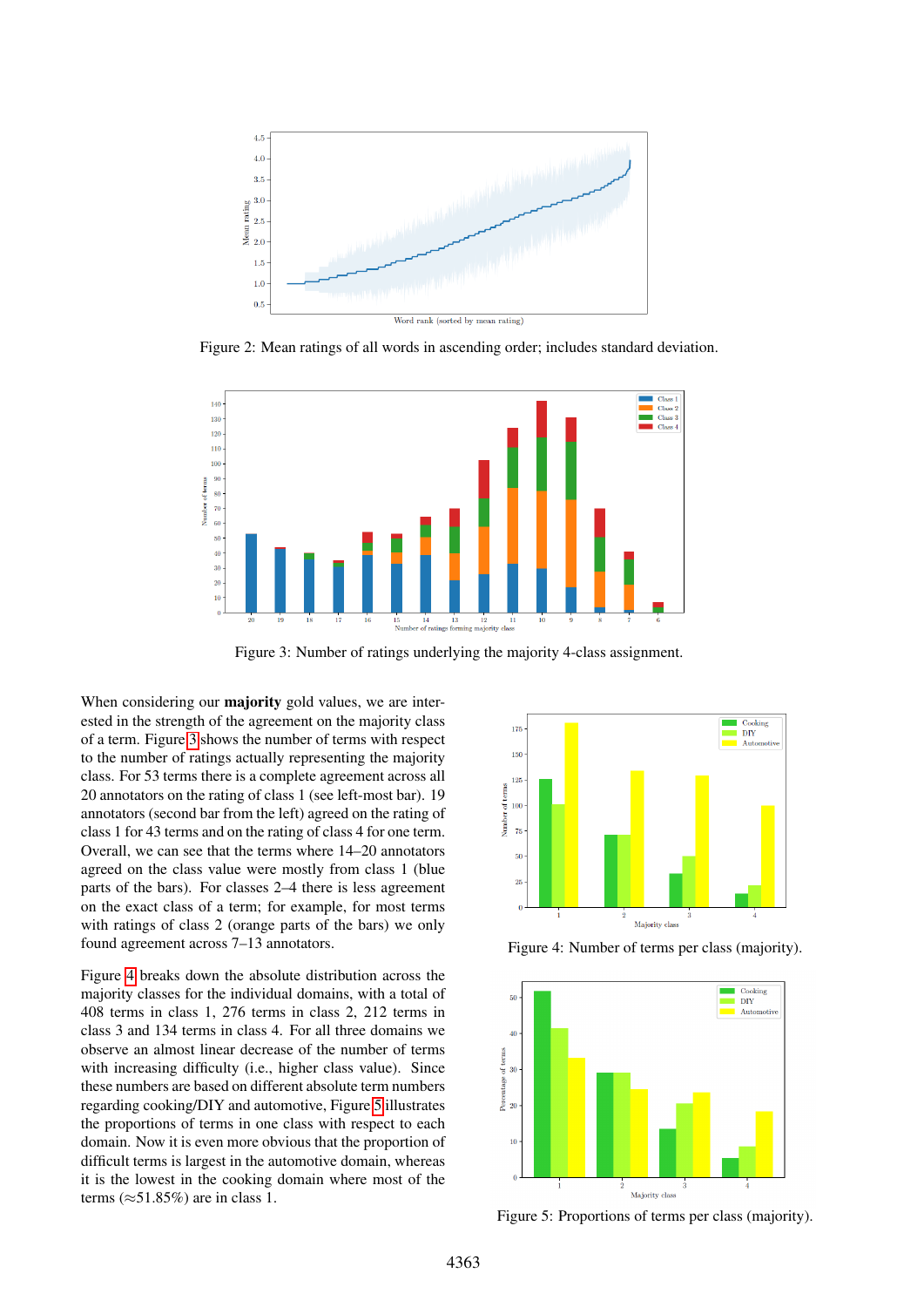The absolute distribution of our binary majority classes (class 1 vs. classes 2–4) can be found in Figure [6](#page-5-0) where we have 408 terms in class 1 versus 622 terms in the other three classes.



<span id="page-5-0"></span>Figure 6: Distribution of binary classes (majority).

Figures [7–](#page-5-1)[9](#page-5-2) illustrate the same information for the median gold values as Figures [4–](#page-4-2)[6](#page-5-0) did for the majority values. Figure [7](#page-5-1) in comparison to Figure [4](#page-4-2) shows that relying on median values leads to a shift towards more higher ratings (i.e., more difficult terms) in total, but there are still a low number of ratings in class 4. This is also reflected in Figure [8.](#page-5-3) The binary version of median values where we chose classes 1 and 2 versus classes 3 and 4 as our binary options is depicted in Figure [9.](#page-5-2)



<span id="page-5-1"></span>Figure 7: Number of terms per class (median).



<span id="page-5-3"></span>Figure 8: Proportion of terms per class (median).



<span id="page-5-2"></span>Figure 9: Distribution of binary classes (median).

Based on the fact that we decided to select automotive terms across different numbers of constituents (2–4 constituents), Figure [10](#page-5-4) illustrates how the number of terms per median class correlate with the number of constituents. Figure [11](#page-5-5) makes the three groups more easily comparable by focusing on the proportions. As expected intuitively, we can see that terms with more constituents are generally perceived as more difficult, with however the relative majority of fourpart compounds in class 3.



<span id="page-5-4"></span>Figure 10: Median distribution of automotive terms across the number of components.



<span id="page-5-5"></span>Figure 11: Proportions of classes across the number of components (median).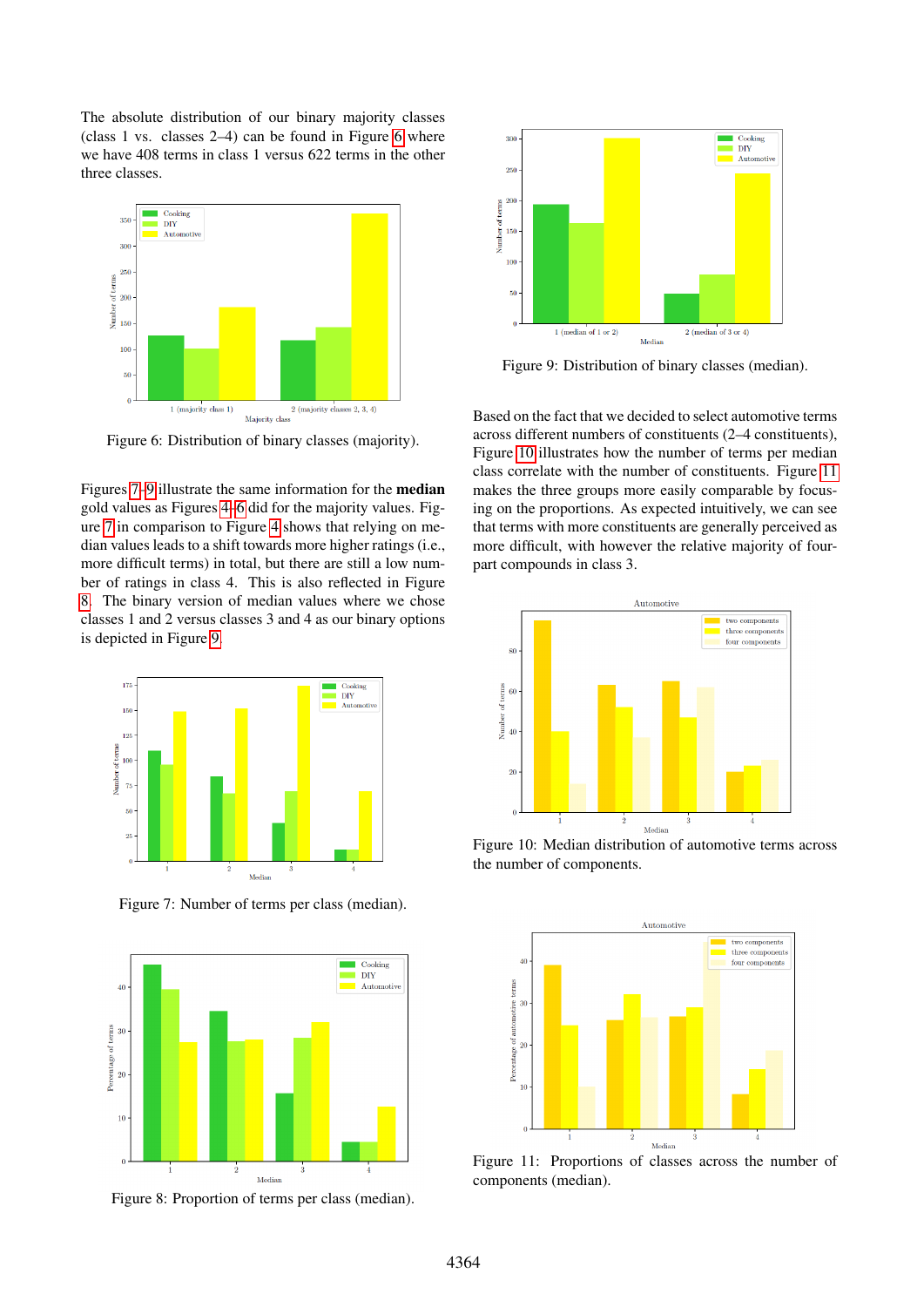#### 9. Discussion

<span id="page-6-0"></span>Based on variants of gold standards for term difficulty of compounds and by relying on fine-grained analyses of the annotators' annotations and (dis)agreements we can summarise a number of observations for that and why it remains difficult to annotate term difficulty with strong agreement, and what our recommendations are for future collections of difficulty ratings.

Standard deviations of mean difficulty values indicated that most agreement among annotators is achieved for the extremes, i.e., for clearly easy and for some clearly difficult compounds. This is in accordance with a general tendendy in semantic variable ratings that has been observed before [\(Pollock, 2018\)](#page-8-15).

An analysis of how many annotators agreed on the individual compounds' difficulty ratings confirmed that the vast majority of compounds where most of the annotators agreed is from class 1 (i.e., the easiest compounds) and that less agreement is achieved for classes 2–4. This leads to the conclusion that annotators agree on easy vs. difficult domain-specific compounds but that a more fine-grained distinction of difficulty is not meaningful. For a gold standard of difficulty we thus suggest to employ binary rather than more fine-grained decisions.

It remains as a core question what actually makes a term difficult, and why some terms are perceived as easier than others. Looking into how the number of constituents of a compound influenced the annotators' ratings on difficulty, we observed that the more complex a domain-specific compound is, the more difficult it appears to the annotators. We could also see that the proportions of difficult domainspecific terms are larger for the automotive in comparison to the cooking and the DIY domains, where the latter are considered as more related to everyday experience than the former.

But a lot of questions for future explorations remain. Which further factors play a role in domain-specific term difficulty? Is difficulty mainly due to less common usage, i.e., frequency or productivity? Is this the reason why more complex terms are more difficult and why cooking terms are easier than automotive terms? And what is the role of the constituents, e.g., is a compound term already considered easy if only the head is known, even if the exact definition of the term remains unclear? For example, would an annotator rate the compound term *Kärnersbraten* ("Kärner's Roast") as easy while only knowing that it denotes some kind of roast and that *Kärner* is a proper name, but without being aware of the exact definition?

Figure [12](#page-7-0) takes a first step into addressing these questions and looks into the role of compound and constituent frequencies and productivities when judging the compounds' degrees of difficulty: Relying on the majority binary ratings  $(1 \text{ vs. } 2+3+4)$  for the automotive domain we plotted the difficulty classes for the  $2 \times 81$  most extreme<sup>[3](#page-6-1)</sup> compounds regarding the respective empirical properties in both the general-language corpus (left panel) and the domain-specific corpus (right panel). For example, the

<span id="page-6-1"></span><sup>3</sup>I.e., we compared the two extreme thirds of 81 compounds each and ignored the middle third of 81 compounds.

first line of plots shows the proportion of easy compounds (class 1) and difficult compounds (classes 2–4) for the 81 most low-frequent compounds (blue bars) and the 81 most high-frequent compounds (orange bars). Across the ten plots we can see that annotators perceived compounds with high frequencies and compounds with high-frequency and high-productivity modifiers in the general-language corpus as easier than the respective low-frequency/-productivity compound sets. The influence of head frequency and head productivity in the general-language corpus regarding the difficulty ratings was less strong, and ditto for the influence of most empirical properties in the domain-specific corpus. So overall the general-language frequencies and productivities of compounds and constituents played a crucial role in how difficult the automotive terms appeared to the annotators. For the cooking and the DIY domains the insights are similar; however, in the cooking domain the modifier frequencies and productivities in the domain-specific corpus provided a stronger influence on the judgments; even more so for the DIY domain, where in addition also the head properties played a stronger role.

Finally, any annotation guidelines requiring an annotator to consider the difficulty of a term independently of one's own knowledge is hard and very subjective. One has to reflect if a word is actually an easy term or whether it just appears to be easy because one has some kind of expert knowledge or is to some degree familiar with the domain. We tried to counteract this problem by asking the annotators to be as objective as possible but annotations will, of course, always remain subjective to some extent.

#### 10. Conclusion

This study described the creation of a noun compound difficulty dataset for German closed compounds. We focused on domain-specific compounds occurring in the domains cooking, DIY and automotive. Compounds were selected from domain-specific corpora by using a compound splitter. Then a filtered and balanced subset of compounds was annotated for difficulty. A quantitative dataset analysis was conducted following the annotation process, and we found that annotators agree on easy vs. difficult domain-specific compounds but that a more fine-grained distinction of difficulty is not meaningful. Furthermore, looking into compound and constituent frequencies and productivities revealed that the empirical properties play an important role in the perception of compound term difficulty.

Our novel dataset of difficulty ratings for German closed noun compounds is publicly available from [https://www.ims.uni-stuttgart.de/data/](https://www.ims.uni-stuttgart.de/data/term-compound-difficulty) [term-compound-difficulty](https://www.ims.uni-stuttgart.de/data/term-compound-difficulty).

## 11. Acknowledgements

The research was supported by Robert Bosch GmbH with PhD/Master research grants for Anna Hätty and Julia Bettinger, respectively. We also thank Jonas Kuhn from the University of Stuttgart for funding the annotation study.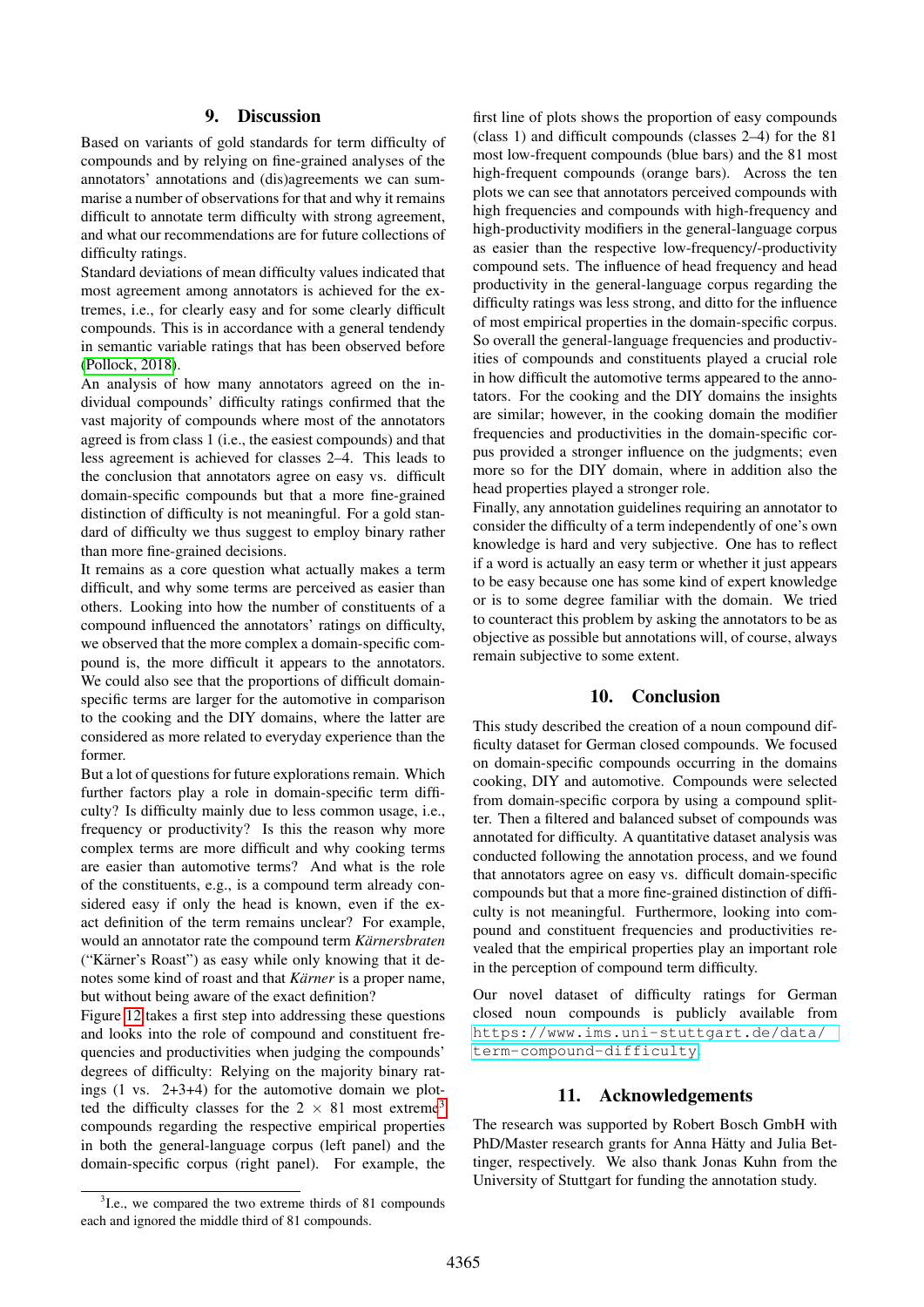



















<span id="page-7-0"></span>Figure 12: Proportions of majority binary classes with respect to compound and constituency properties.